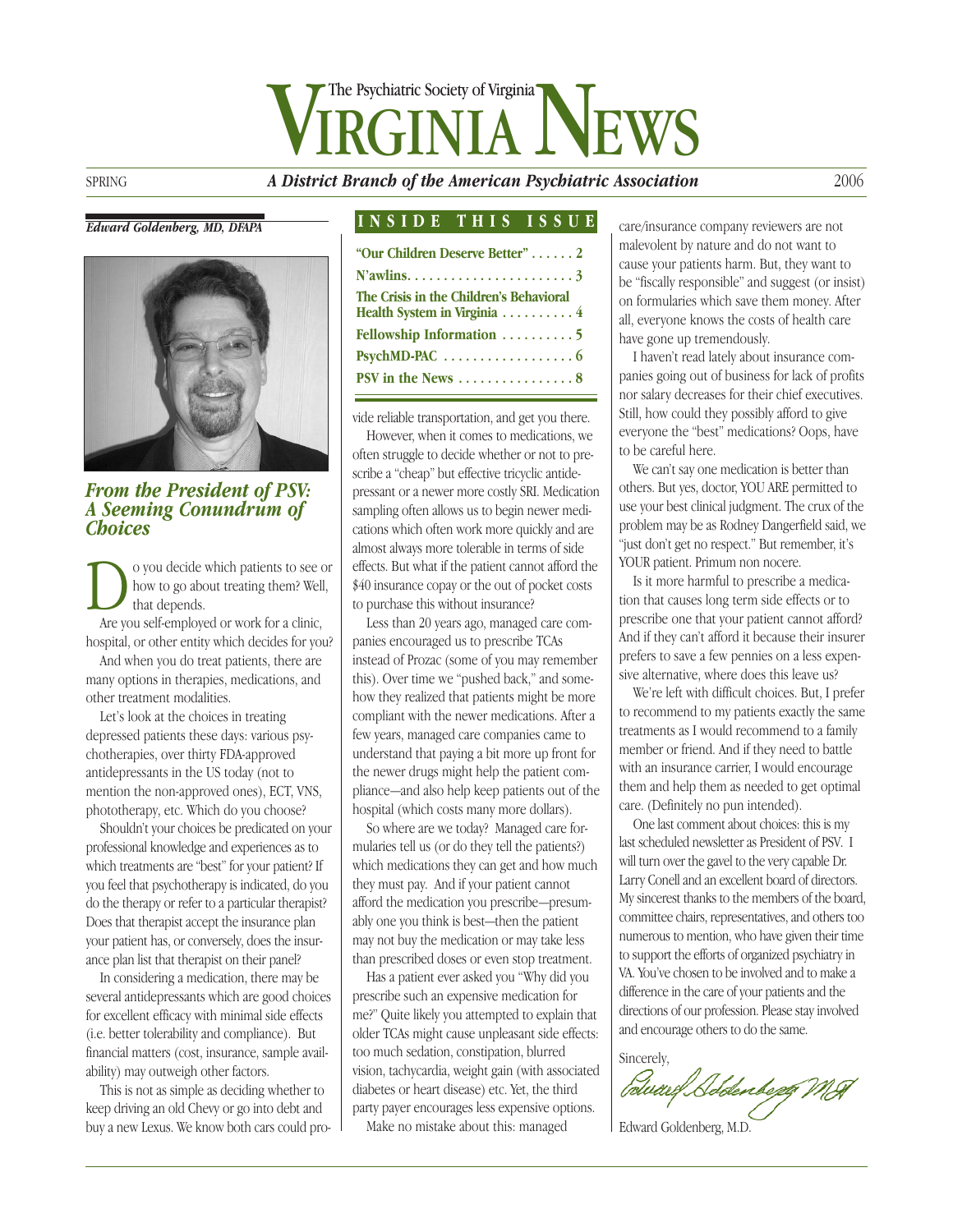## *James Krag, MD, FAPA* **"Our Children Deserve Better"**

hildren and adolescents with psychiat disorders are not receiving adequate s vices. In the guest column, Brian Mey PhD states that, "Sixty-two thousand children hildren and adolescents with psychiatric disorders are not receiving adequate services. In the guest column, Brian Meyer, and youths in the Commonwealth suffer from significant functional impairment in their homes, schools, and communities, but only one in five receives treatment." He notes, "Pediatricians and family practitioners prescribe 80 percent of psychoactive medications to children, but few have been trained in pediatric psychopharmacology."

Because there are not enough specialists in child and adolescent psychiatry and because too few general psychiatrists are seeing the younger population their pediatricians and family physician's are trying to do the best they can. I believe that this contributes to the call for psychologists to prescribe medication because many psychologists are coaching the pediatricians and family physicians on what to prescribe.

Current Psychiatry Residencies provide very little child and adolescent training leaving graduates feeling unprepared to treat this large segment of the population. Yet based on U.S. Census data approximately:

- \* 25% of the U.S. population is 17 or under.
- \* 18% of the population is between 5 and 17
- \* 11% of the population is 65 or over

So even after four years of psychiatry residency training most psychiatrists consider

## **VIRGINIA NEWS**

*President* Edward Goldenberg, M.D., DFAPA

> *Editor* James Krag, M.D., FAPA

*Executive Director* Sandra Peterson

#### *Executive Office* PO Box 71656 Richmond, VA 23255-1656 (804) 754-1200 Fax (804) 754-2321 e-mail: spetersonpsv@comcast.net www.psva.org

*We welcome letters to the editor and editorial contributions.*

themselves to be "Adult" psychiatrists rather than "General" psychiatrists and therefore not capable of providing psychiatric care to about one fourth of the population.

Since Virginia only produces about five or six Child and Adolescent Psychiatrists a year we can not rely only on these important subspecialists to provide care to this population. Let us accept that fact and make plans on how to best provide services to our children and adolescents. If we continue with the current systems of training we are perpetuating inadequate psychiatric care.

One approach to solving this problem in the long term is that psychiatric training in Virginia and the U.S. could be altered to include more training in child and adolescent care. To exclude about one fourth of the population from training goals seems unreasonable. I propose that we eliminate the term "Adult Psychiatry Resident" and replace it with "General Psychiatry Resident". An increase in training related to children and adolescents would help in treatment of adults as well since all adults were children and often the issues adults are dealing with relate to child and adolescent periods of their lives. Training programs could produce General Psychiatrists with broader capabilities while still relying on subspecialists, as important consultation resources, in specific age populations such as Geriatric Psychiatry and Child and Adolescent Psychiatry as well as diagnostic sub specialists such as in Addictions, Affective Disorders and so forth.

Another, more immediate solution is for psychiatrists who have specialized in treatment of children and adolescents to share their expertise with non-specialist psychiatrists and pediatricians.

Dr. Bela Sood, Chair, Division of Child and Adolescent Psychiatry at Virginia Commonwealth University Health Systems and Medical Director, Virginia Treatment Center for Children recently stated, "Because we train too few people in child psychiatry for the state, I propose we proactively look at ways of leveraging the existing child mental health expertise to educate, train and provide tools to those that are presently providing the bulk of the care. This will equip them to provide the type of treatment



that these kids so clearly deserve."

She has been an active member for the past two years of the Child and Family Behavioral Health Policy Planning Committee and says, "The general consensus is to begin a planned program of education and training of not only primary care but also adult psychiatrists around child behavioral care using several existing models that have been successful in other parts of the country. For example I travel PRN to Rappahannock CSB to do teaching rounds, around child cases for a group of adult psychiatrists. This has been very well received; I regularly respond to pediatrician requests for doing seminars around psychopharmacology and psychopathology; I am also developing a collaborative model of teaching with the AAP, Medical Home Plus and INOVA Fairfax Hospital for pediatricians. The focus is to consult but ultimately train and educate, so that a person like me is not needed as much. I suggest we begin to look at a similar model for adult psychiatrists too."

Psychiatrists can say they are not prepared to treat children and adolescents but we are already ahead of our pediatric or family medicine colleagues because of our familiarity with the medicines used to treat psychiatric disorders. A disincentive to caring for children is that they often take longer to deal with and the reimbursement for seeing them is inadequate for the time spent. As Dr. Meyers points out, "I also believe that we must become advocates for our field and for our patients, and that means we have to become political advocates as well. Much as I find entering the political arena uncomfortable, I'm tired of letting managed care companies and politicians who want to "save" money determine what is best for our patients. We have to do a better job of educating politicians about what we do and the fact that it works. If

*Continued on page 7*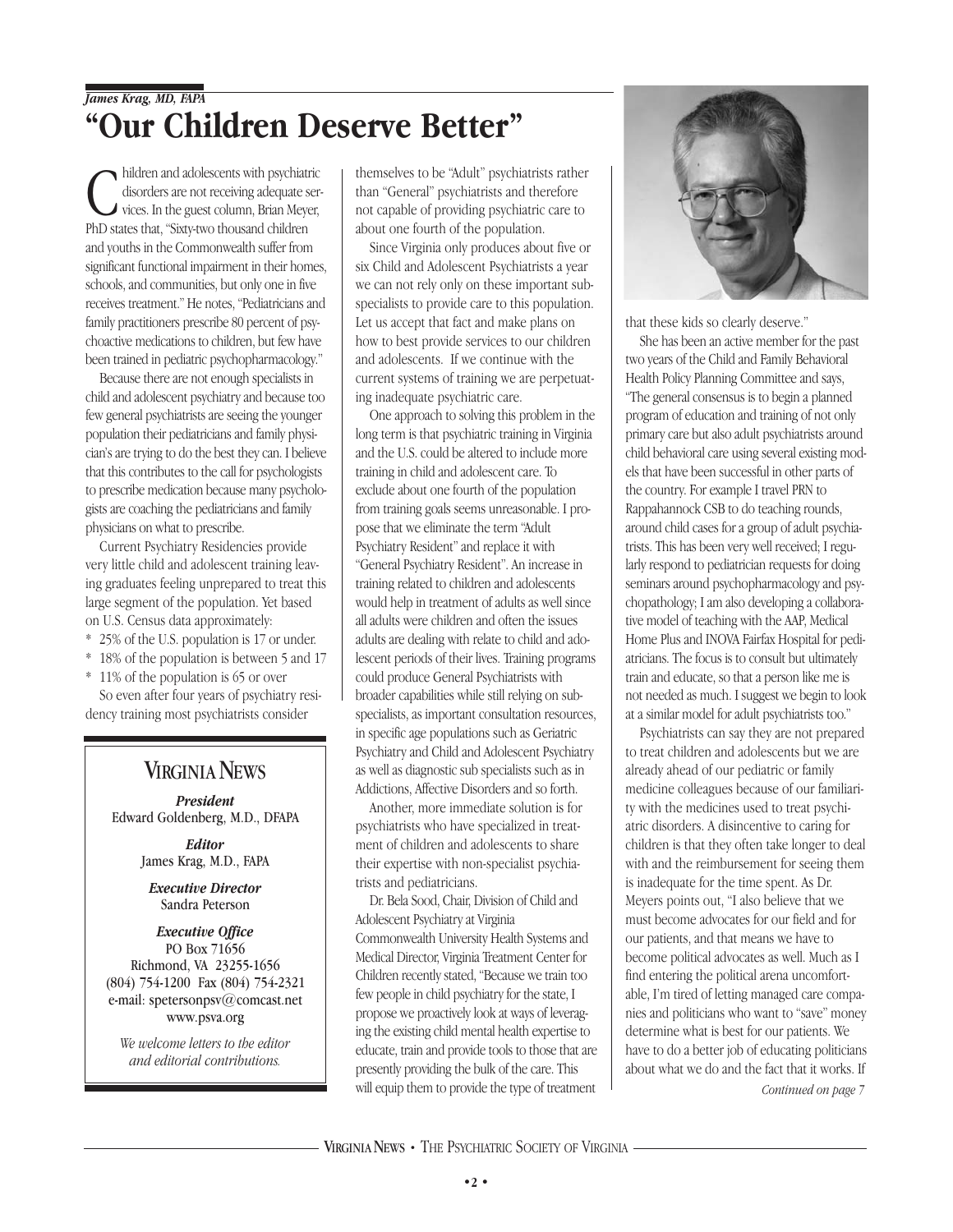#### **N'awlins** *"It is one of the most beautiful compensations of this life that no man can sincerely try to help another without helping himself." – Ralph Waldo Emerson, American Poet*

nce the decision was made to spend two weeks in New Orleans on a SAMSHA (Substance Abuse and Mental Health Service Administration) team in December the imagination runs wild. Told that I would drive from clinic to clinic, work fourteen-hour days, miss meals, and generally be run ragged, the second thoughts began. Chosen for the team because I am a child psychiatrist, and the community had requested one, I imagined the need to be great. It was, but...

The only problem was finding the patients! One team was deployed on the cruise ships docked on the Mississippi River, and they had a designated population and offices. On the land-based team, we were to find the need and fill it. However, the mental health clinics were just opening and many patients did not know we were available. In fact, most prior clinic patients were still in Baton Rouge, Houston, or scattered across the country. Those clinics were overloaded, but we were not.

So who was the population in need that we were to serve? It became clear that the children's clinics, while always answering the phones with how pleased they were that I was available to help them, and that they would get back to me shortly, were too disorganized to make use of my services. While struggling with the frustration, it also became clear (as we were previously instructed) that anyone we spoke with might benefit from our training. Although I did have brief opportunity to work in some structured settings, such as a make shift clinic in the public library, most of my time was spent in a more unstructured way. The public library was a great experience, working with a family practitioner to provide the mental health needs for some patients from the community, but mostly

Norfolk CSB seeking full or part-time Psychiatrist for Community Outpatient Clinic.<br>
Mush ha lisensed to protéin Psychiatry in Virginia. Must be licensed to practice Psychiatry in Virginia. Board Certification is preferred with relevant experience treating adults with serious mental illness and co-occurring disorders. We are also interested in candidates experienced in evaluating and treating children and adolescents, including the seriously emotionally disturbed. Excellent benefits package;

salary commensurate with experience.<br>Apply to: Norfolk Community Services Board  $248$  W. Bute Street, Norfolk VA 23510 or call (757) 441-5300 if you require special assistance. On-line application at www.norfolkcsb.org. EOE M/F/D/V. *Background check required.*

treating the depression, anxiety, and sleep disturbances of the nineteen remaining staff from the two hundred-thirteen prior employees of the library. Briefly working at a mental health center, I found talking with the staff more a priority than seeking out patients. They, too, were victims, some displaced from their homes, others missing family members, etc.

The word "patient" began to be defined differently. Going to a grocery store involved checking with the deli clerks and customers to make sure they were coping, helping them identify family and friends they were concerned about, and providing education about available resources. The fun part, we also did the same in some great clubs in the evenings.

Driving through subdivisions in Chalmette, a devastated town in St. Bernard Parrish, we would bring water and support. The locals would thank us for our help and concern, tell us their stories, inform us whether or not they had adequate support systems in place, and were generally appreciative of our presence. I will never forget the 50-year-old father of three adolescent children turning more and more red-faced as his anger exploded talking about his struggles to get electricity for his home. When he finally did, the contractor set up the power lines through the home next door. The catch... the home next door was scheduled for demolition. When I asked him about his blood pressure, he informed me he had five previous MI's! Helping him to settle down, agree to get back on his anti-hypertensive medications, and to see a primary care physician was no small undertaking.

Most of our time was spent in a tent village in Chalmette. The tent village consisted of approximately five hundred residents from the community who lived there, five hundred contractors and security personnel living there and about five hundred residents from the community who came to the tent for meals. Follow-up care for that population was very uncertain, so prescriptions were mostly limited to symptomatic care and refills. Again, providing information about available resources and arranging transportation (an often almost impossible task) were priorities.

Stories abounded, mostly survival stories and stories of resiliency. I met my "patients" in the cafeteria while we ate. Most were eager to share their tales, show their pictures, admit their fears, and reveal their symptoms. I heard about the man whose job was to protect the yacht he was building by staying on it during the storm. Eventually he had to jump in the river and swim for safety before it was destroyed. However, his concern was for his bipolar girlfriend who could not get her medication. This was easy to remedy.

I met with a local contractor, an alcoholic, who had saved multiple lives when he used his ax to escape through his attic during the flooding, and then pulled in "passersby" with a garden hose to his roof. He was now working putting up drywall in damaged homes, but unfortunately his alcohol abuse and agitation led to his "removal" from the tent village.

I spent a great deal of time with a couple in their early sixties and their extended families. The patriarch had a gun to his head one month before but now he and his family were beginning to rebuild their home and plan for the future. Although still struggling with suicidal thoughts, he and his wife would tell their stories and show their pictures to anyone who would listen. Therapeutic boundaries had a different meaning in this

*Continued on page 7*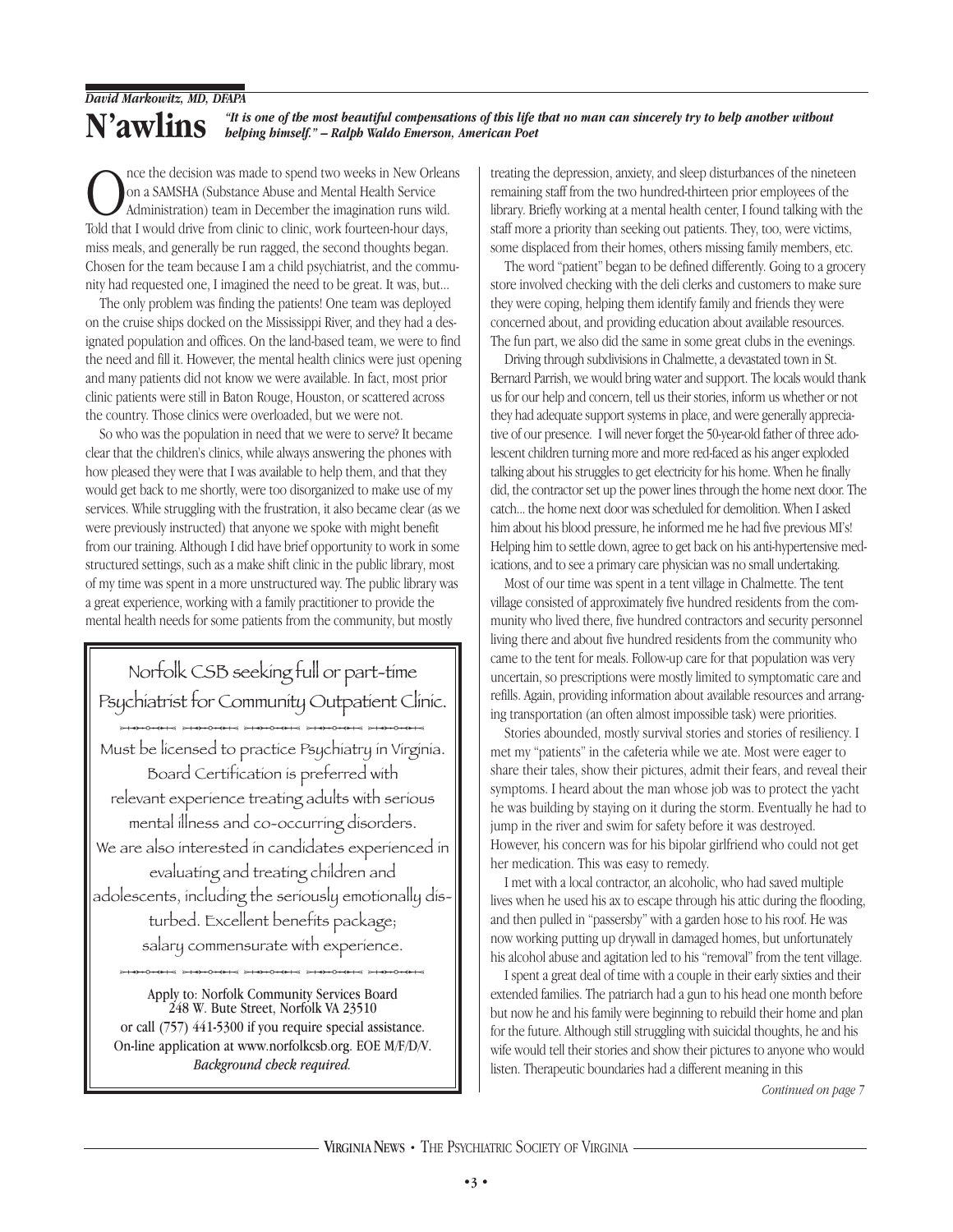*Brian Meyer, Ph.D., Chair of the Child and Family Behavioral Health Policy and Planning Committee and Executive Director of the Virginia Treatment Center for Children in the Department of Psychiatry at the Virginia Commonwealth University Medical Center.*

## **The Crisis in the Children's Behavioral Health System in Virginia**

#### *This column first appeared in the Richmond Times-Dispatch in 12/05.*

The children's behavioral health system of services is supports for children and youth winental health disorders, substance abuse he children's behavioral health system in Virginia—the system of services and supports for children and youth with disorders, and/or mental retardation—is in crisis. 62,000 children and youth in the Commonwealth suffer from significant functional impairment in their homes, schools, and communities, but only one in five receives treatment. Several studies on the subject of children's behavioral health in Virginia conducted over the last five years have identified the same problems and proposed similar solutions. Nevertheless, little has changed. The system remains underfunded, services are fragmented and uncoordinated, and information about available services is hard to find.

The single greatest cause of the deficiencies in the children's behavioral health system is lack of service capacity. According to one estimate, the children's behavioral health system in the Commonwealth is underfunded by tens of millions of dollars. Only two communities in the state have a comprehensive continuum of low-end, mid-level, and high-end services. Even minimal services such as individual and family therapies and medication management are unavailable in many local areas, with rural areas disproportionately underserved. Waiting lists of 2-3 months for an appointment with a therapist and 4-6 months with a child psychiatrist commonly confront families with children in crisis, even in urban areas.

Even if children's behavioral health services were sufficiently funded, Virginia would not have the trained personnel to provide them. Only five new child psychiatrists graduate from training programs in Virginia each year, many of whom move elsewhere for employment. Other behavioral health clinicians do not have the specialized training needed to work with children, youth and

their families. Those that do often work from old models and do not provide their clients with the more recent evidence-based treatments that work. Pediatricians and family practitioners prescribe 80% of psychoactive medications to children, but few have been trained in pediatric psychopharmacology.

Even if sufficient behavioral health services were available, most families do not know where to find them nor how to access them. Most communities do not have local behavioral health resource directories, nor has a statewide directory been compiled. Health care and school professionals are often unaware of what services are available in their community. Parents needing services for their children do not know where to turn, and are left feeling frustrated, angry, and helpless. Even when they can access services, parents are often seen as the problem rather than as co-participants in their child's treatment.

The results of these problems are very disturbing. Waiting for needed services means that many children become worse before they receive treatment; some have to be psychiatrically hospitalized before they can access treatment locally. Public school systems are forced to manage untreated children who may be disruptive, destructive, or suicidal. When there are no other alternatives, many youth become involved with the juvenile justice system; 60-80% of incarcerated youth have mental health and/or substance abuse disorders.

Worst of all, many parents are forced to choose between having their children's behavioral health needs go unmet and giving up custody of their children to the State for the sole reason that their children have significant behavioral health needs. A recent study found that 23% of children in state custody, or about 2,000 children, have been placed there solely to obtain needed behavioral health services. The destruction of families because of a lack of available behavioral health services for children is a tragedy.

As a society, we should not and must not tolerate this.

Because of these problems, in 2002 the Legislature mandated the creation of the Child and Family Behavioral Health Policy and Planning Committee, which is composed of state agency staff, local service providers, parents, and other stakeholders. The Committee provides an annual report to the Governor and Legislature on the state of children's behavioral health in the Commonwealth. In its 2005 report, the Committee proposes a series of common-sense solutions to these problems. The Committee recognizes that the Commonwealth does not have sufficient monies to fund all of the unmet needs at the present time, so it recommends three funding priorities during the next two fiscal years.

First, expanded services should be funded, including evidence-based therapies, schoolbased mental health services, and behavioral health services for youth in detention centers. Second, funds should be provided for regional trainings for children's health care providers and current behavioral health professionals, as well as for scholarships for child psychiatrists and psychologists who would be required to pay back the Commonwealth by working in an underserved area. Finally, a parent information and education network should be established so that parents across the state can find and access needed services. The total cost of these recommendations is \$8,240,000.

Children's behavioral health needs have not been a priority in Virginia. In a time of competing priorities, \$8.24 million may seem like a large amount, but vulnerable children cannot wait. We can support their treatment now, or we can pay later for expensive services like acute psychiatric hospitalization, residential treatment, incarceration, and state custody. The human cost is incalculable. How many families must be destroyed before action is taken?

One measure of a society is how well it takes care of its most vulnerable citizens. It is time to take care of ours.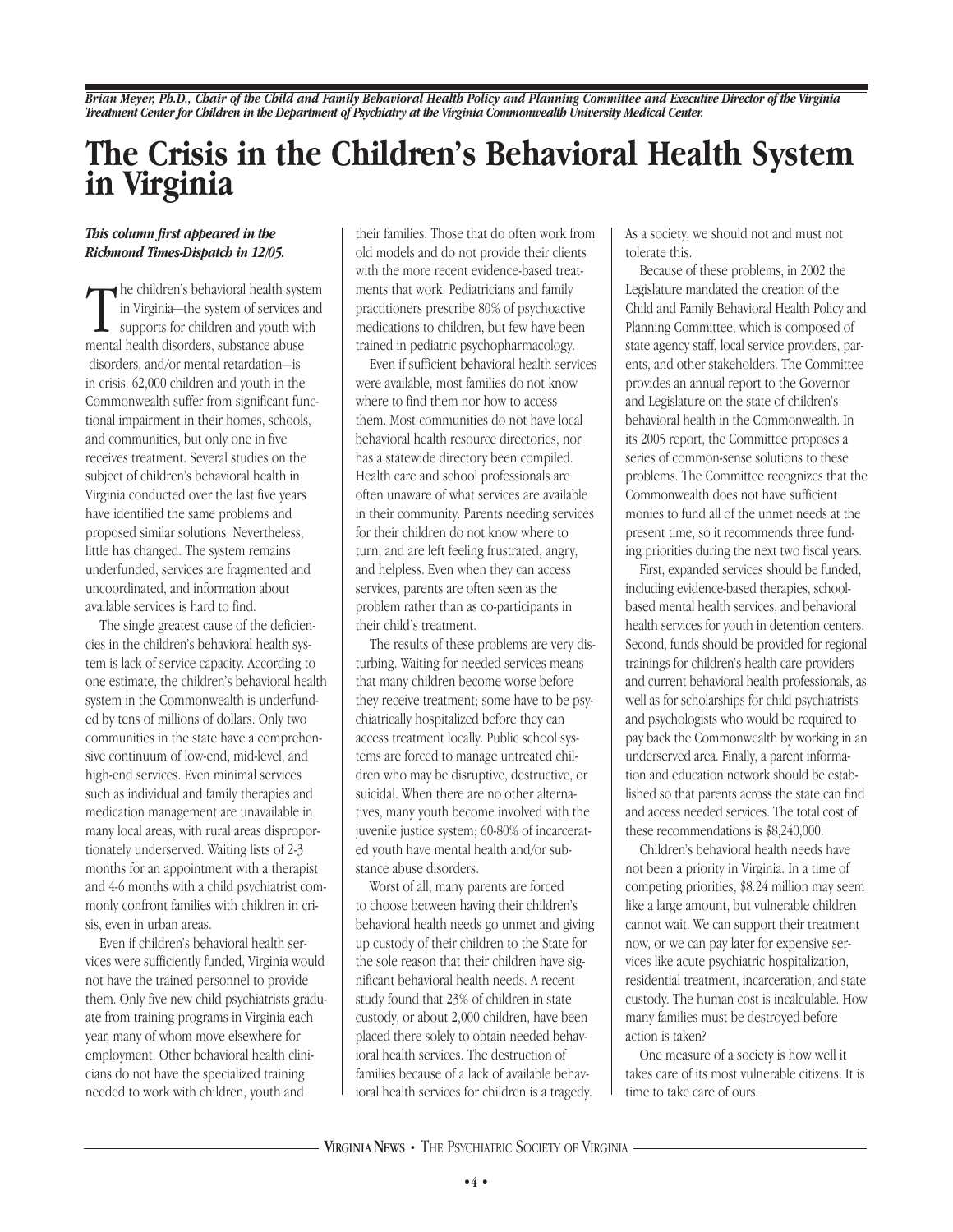## **Are You Eligible… For DISTINGUISHED FELLOWSHIP?**

*APA Distinguished Fellowship is a national honor awarded by the APA to psychiatrists who have made and continue to make significant contributions to the profession and the community.*   $\left(\begin{matrix} 1 \\ 0 \\ 0 \end{matrix}\right)$ 

**The APA Membership Department annually sends to each District Branch a list of its members who have been APA General Members or Fellows for a combination of at least eight years. Those eligible will apply through their local District Branch and PSV will supply the application and instructions.** 



## **THE FOLLOWING CRITERIA MUST BE MET:**

*Not less than eight years as a General Member or Fellow of APA* 

*Primary identification must be psychiatry for those in combined fields (e.g., psychiatry and pediatrics).* 

*The District Branch should not resubmit the names of members who were nominated but not approved the preceding year. The purpose of this requirement is to allow time for members being re-nominated to improve their qualifications in areas where previously they did not show adequate strength. While a waiver of the two-year requirement is possible, there must be compelling reasons adequately documented by the branch.* 

*The General Member or Fellow should be an outstanding psychiatrist who has made and continues to make significant contributions in at least five of the areas listed below. Excellence, not mere competence, is the hallmark of a Distinguished Fellow.* 

*Certification by the American Board of Psychiatry and Neurology, the Royal College of Physicians and Surgeons of Canada, or equivalent certifying board.* 

*Involvement in the work of the District Branch or other components of the APA.* 

*Involvement in other medical and professional organizations.* 

*Participation in non-compensated mental health and medical activities of social significance.* 

*Participation in community activities unrelated to income-producing activities.*

*Clinical contributions.* 

*Administrative contributions.* 

*Teaching contributions.* 

*Scientific and scholarly publications.* 

*At least three of the letters must be from Distinguished Fellows of the APA The District Branch Distinguished Fellowship Chairperson shall forward nominations to the APA Membership Committee by the 1st of July.* Fellon

# **…….Or for FELLOWSHIP?**

*If you have been an APA General Member for five consecutive years, the APA will notify you that you may apply for nomination to Fellow. You will apply directly to the APA; they will provide the form and instructions.* 

**YOU MUST MEET THE FOLLOWING ADDITIONAL CRITERIA:**



*ABPN, RCPS©, or AOA certification.*

*Three letters of recommendation from APA Fellows or Distinguished Fellows.* 

*Approval by the PSV.* 

*Contact Sandra Peterson at the PSV office if you are interested and eligible for either Fellow at 804-754-1200 or e-mail at spetersonpsv@comcast.net.*

VIRGINIANEWS **•** THE PSYCHIATRIC SOCIETY OF VIRGINIA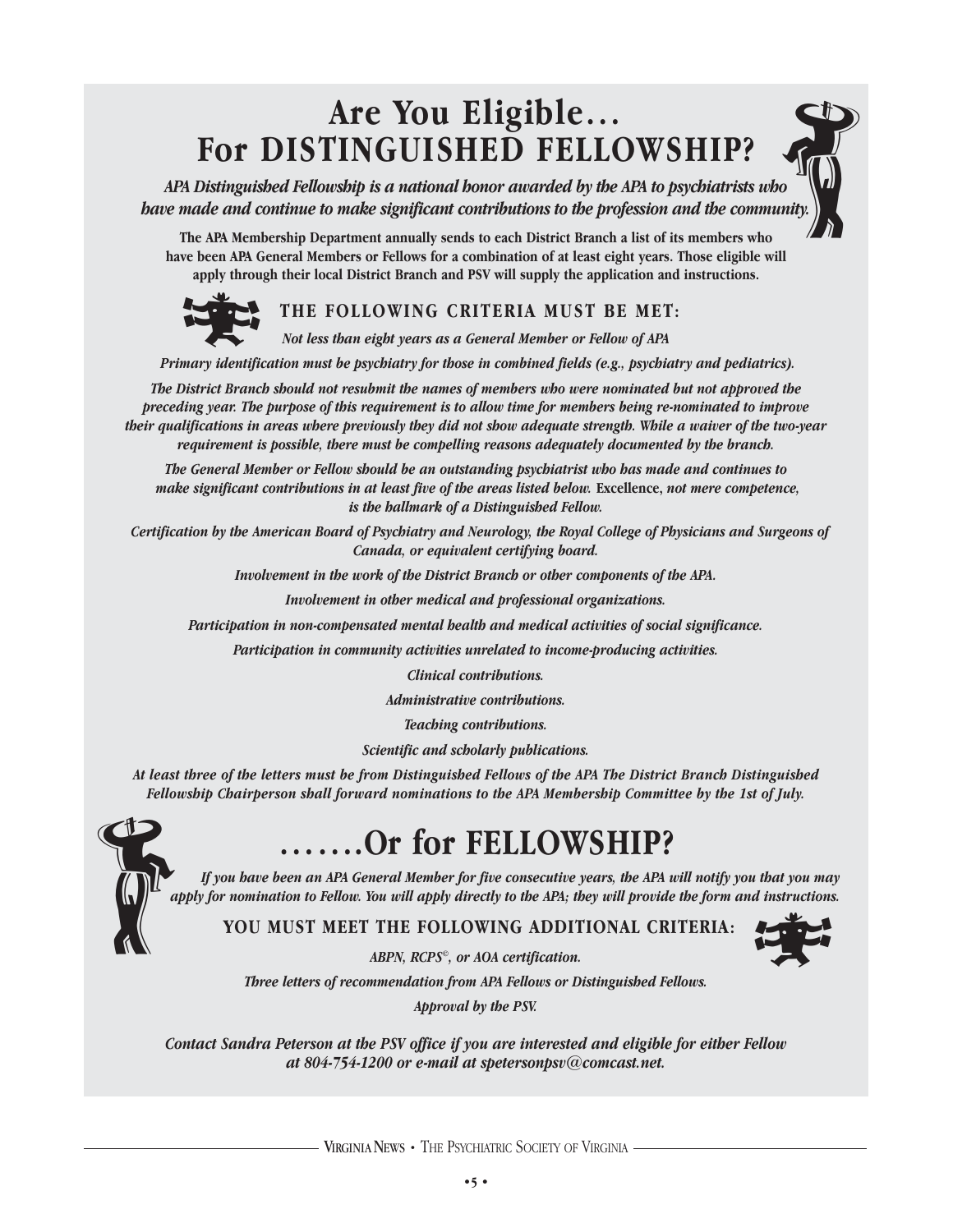# *PsychMD PAC 2005 Contributions*

Thanks to the generous support of the psychiatrists listed below, PsychMD PAC raised \$7635 in 2005. Please join with them in 2006 to strengthen organized psychiatry's advocacy efforts and increase our political visibility.

| <b>Leadership Circle</b> | <b>Advocates</b>  | Rc               |
|--------------------------|-------------------|------------------|
|                          |                   | Sh               |
| Steckler, Eric           | Choudhary, Varun  | Sil              |
| Buyse-White, Valerie     | Connell, Lawrence | W                |
| Dee, James               | Jennings, Stan    | W                |
| O'Keefe, Dorothy         | Krag, James       |                  |
| Brodie, Owen             | Arons, Michael    | $\boldsymbol{M}$ |
| Evani, Renuka            | Carter, Wesley B. |                  |
| Fisher, J. Gregory       | Chun, Kelly       | Ag               |
| Foster, Helen            | Fernandez, Antony | D <sub>c</sub>   |
| Goldenberg, Edward       | Friedel, S. W.    | Jac              |
| Gorman, Barry            | Greco, Philip     | Lin<br>Sil       |
| Hendrickson, John        | Jones, Cheryl W.  | So               |
| Issa, Fuad               | Koduru, Banerje   | Sp               |
| Luisada, Paul            | Mansheim, Paul    | Sc               |
| Mirmirani, Nooreddin     | Markowitz, David  | Sh               |
| Pushkin, Yaacov          | Morse, Jeffrey    | Br               |
|                          | Pizzani, Miriam   |                  |
|                          |                   |                  |

yal, Orren emo, John lverman, Joel alton, Ruth outers, L. Marian

#### *<u>Iembers</u>*

garwal, Ramesh avies, John cobs, Erwin ndsay, Rebecca lver, David ormus, Helju Spanier, Elliott J. hloff, Lizann emo, Mary asington, Steve

## **PsychMD-PAC** *The Political Voice for Virginia's Psychiatrists*

PsychMD-PAC raises money from Virginia psychiatrists to fund the General Assembly and statewide candidates with positions that promote a better environment for psychiatric care delivery. Political contributions help offset the expenses of campaigns and allow psychiatrists to target our message to important decision-makers. With your support of PsychMD-PAC we can achieve our mission of educating candidates about our professional concerns.

#### **Yes! I will support my profession in 2006 at the following level:**

|         | \$500 Leadership Circle                                                                                                          | \$250 Advocate | <b>Member</b> |  |
|---------|----------------------------------------------------------------------------------------------------------------------------------|----------------|---------------|--|
| Name    |                                                                                                                                  |                |               |  |
| Address |                                                                                                                                  |                |               |  |
| Phone   |                                                                                                                                  | Email          |               |  |
|         | Please mail contributions to: PsychMD-PAC • c/o Whitehead Consulting • 28 North 8th Street, 2nd Floor • Richmond, Virginia 23219 |                |               |  |

\*\*contributions are not tax deductible\*\*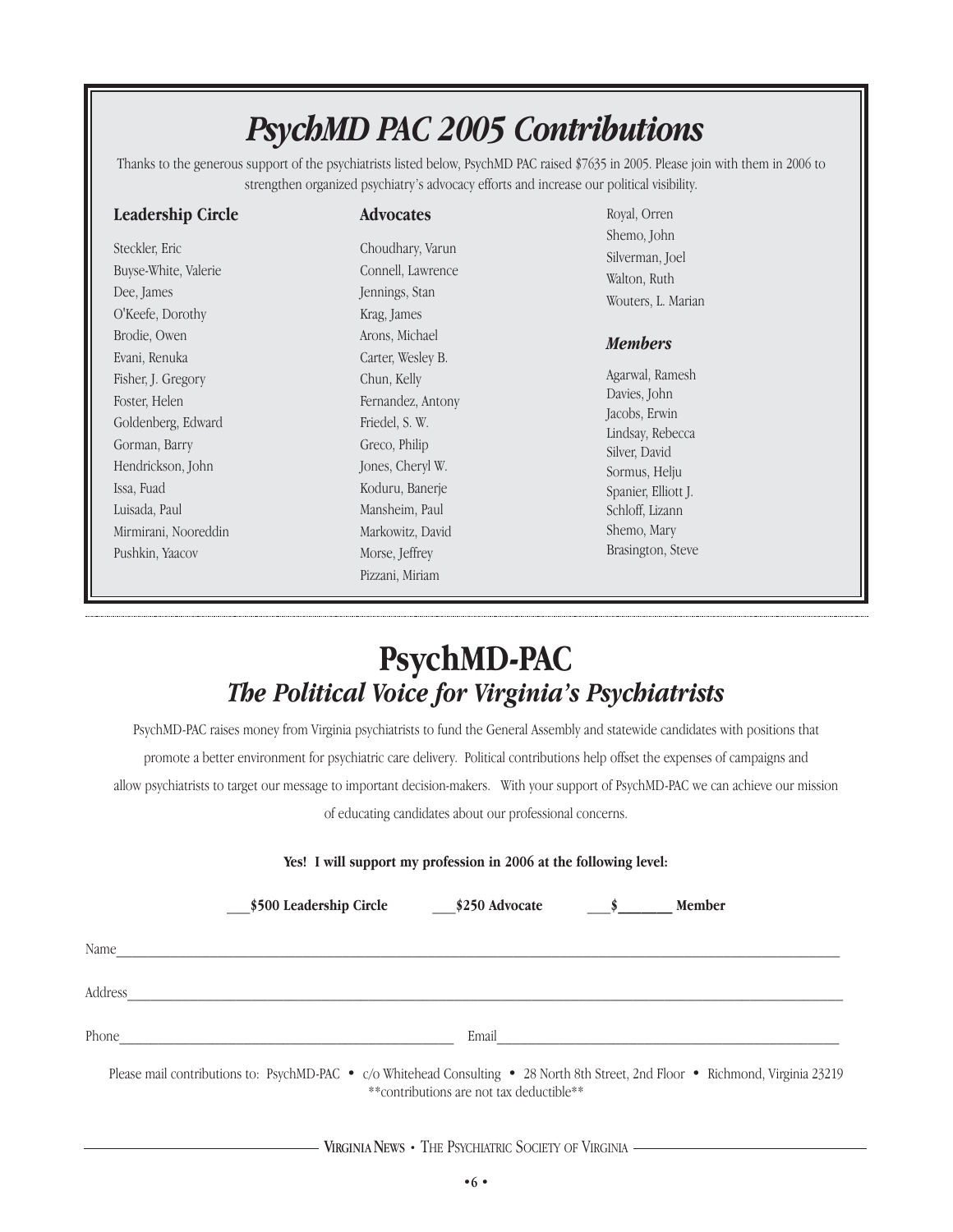

#### **Winter-Spring 2006** Institute of Law, Psychiatry and Public Policy, University of Virginia

www.ilppp.virginia.edu In our  $29<sup>th</sup>$  year of service

#### March 24: Jail Diversion: Innovative Practices that Work

Fred Osher, M.D., University of Maryland - Responding to Co-occurring Disorders in the Justice System Joan Gillece, Ph.D., NASMHPD-Developing Multi-agency Partnerships Randolph DuPont, Ph.D., University of Memphis, and Major Sam Cochran, Memphis Police Department-Jail Diversion Strategies in Practice: The Memphis Model CIT Program

#### May 8-12: Juvenile Forensic Evaluation

#### May 19: Rational Understanding in Evaluating Juvenile Competence

Thomas Grisso, Ph.D., University of Massachusetts Medical School

#### June 1-2: Sex Offender and Sexually Violent Predator Assessment

Marnie Rice, Ph.D., McMaster University and Toronto University Anna Salter, Ph.D., Author and Consultant

The listed programs are planned for Charlottesville, VA

For program and continuing education information, please contact els2e@virginia or (434) 924-5126 For registration information, please contact smw9w@virginia.edu or (434) 924-5435

#### *Our Children continued from page 2*

we don't stand up to the managed care companies and their political allies, who will?"

The PSV can choose to take a leadership role by promoting the work begun by child/adolescent psychiatrists. We can:

\* Establish a committee to explore possible ways to expand the child and adolescent training in our General Psychiatry

Residency programs to produce psychiatrists that are better prepared to serve a wider age spectrum.

- Collaborate to find ways to fund added Fellowship positions for training of specialists in treating children and adolescents.
- Foster a system that will help current psychiatrists feel more competent to work with children and/or adolescents.
- Help our current specialists in child and

adolescent care collaborate in a more consultative role with pediatricians and family physicians.

As Dr. Sood has pointed our, "Our children deserve better. I am very committed to being collaborative and providing the best possible care to the children and adolescents of the commonwealth. To be successful and to have any longevity the process must be thoughtful, strategic and visionary."

#### *N'awlins continued from page 3*

environment, and when they learned it was my birthday, they led a chorus of "happy birthday" for the population of the tent, began telling jokes and playing party games. At first, questioning my role in this scenario from a therapeutic realm, I felt embarrassed. Then I recognized how badly they needed to normalize their lives, to celebrate milestones and to bring joy back to their lives. They were mobilizing their defenses at the highest level...humor.

This was also Christmas. We set up games and crafts for the children, and gifts did abound on Christmas day. However, none of us will forget the 5-year-old girl living in the tent with her family, working diligently for almost an hour on a Christmas card. Once it was complete she gave it to the staff and said, "Give this to a girl who does not have a home" and cheerfully skipped away. Having her family together in a tent was all she needed to feel completely intact.

Sure, there were frustrations. New Orleans is the site of a disaster made only smaller by televi-

sion reports. I went to provide one service, but provided another. A few physicians I met could never make that adjustment. But if these survivors cannot teach you flexibility, no one can.

*Any one interested in serving in the devastated gulf region can apply by contacting Westover Consultants at www.psych.org/disasterpsych/katrina/ volunteersurvey.cfm. Questions go to tgraham@psych.org. Of course you can also contact me at dmarkowitz md@yahoo.com.*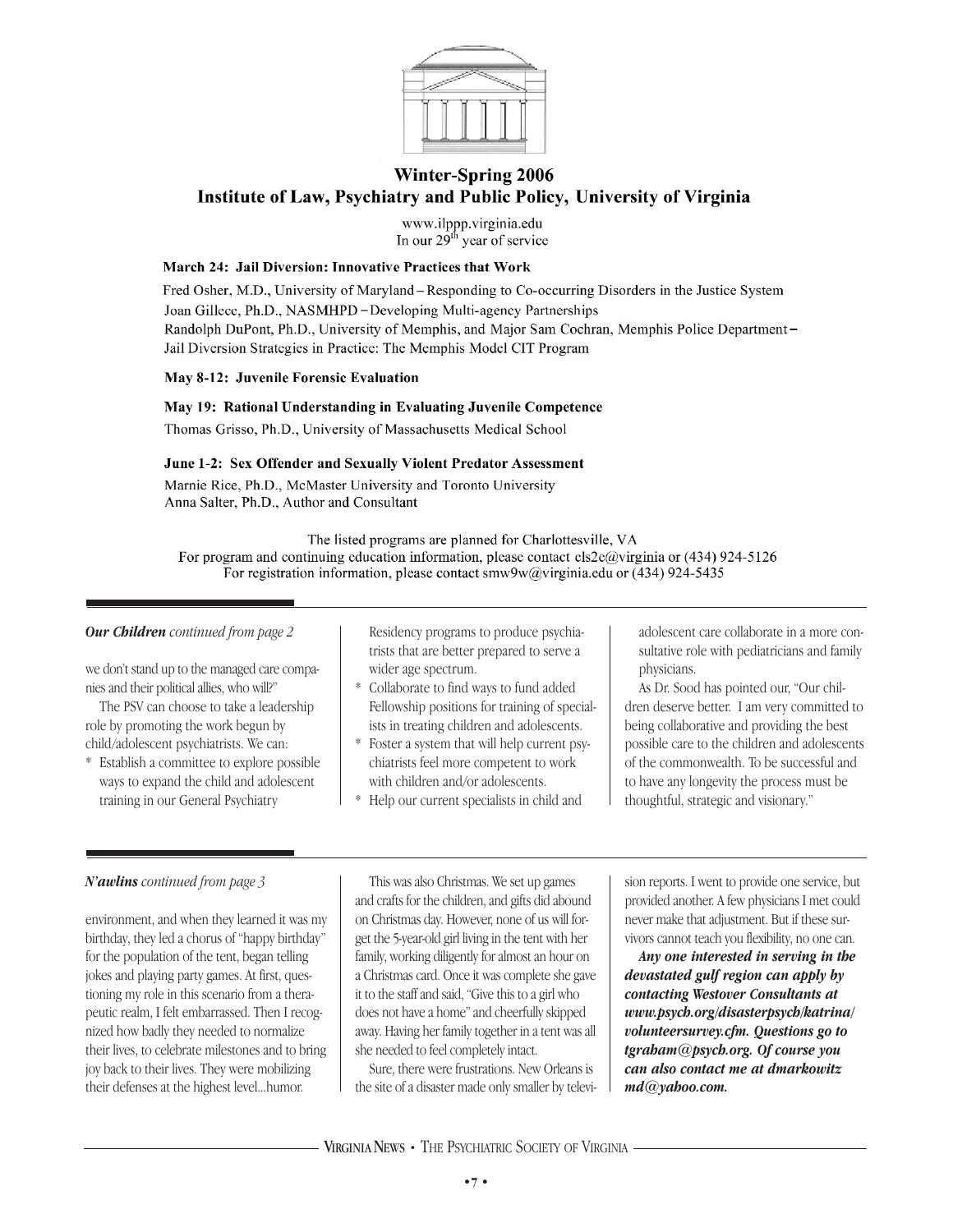

# . **PSV IN THE NEWS**

**FALL MEETING OCTOBER 6 & 7, 2006**

*Mark your calendar for the next PSV annual fall meeting.* 

**Please join us at the Omni Charlottesville Hotel.** *Please call the Omni at 434-971-5500 and book your room (single and double) at \$159 plus tax before Friday, September 15, 2006.*



# **Congratulations to PSV member Edward Kantor PSV ANNUAL CONGRATE CONGRATE CONSUMISTION CONGRATE CONGRATE CONGRATE CONGRATE CONGRATE CONGRATE CONGRATE CONGRATE CONGRATE CONGRATE CONGRATE CONGRATE CONGRATE CONGRATE CONGRATE CONGRATE CONGRATE CONGRATE CONGRATE CONGRATE**



Congratulations to PSV member Edward Kantor for receiving the American Psychiatric Association's 2006 Bruno Lima Award for Excellence in Disaster Psychiatry. This award is determined by the Committee on Psychiatric Dimensions of Disasters and recognizes outstanding contributions of District Branch members to the care and understanding of the victims of disasters. Contributions include designing disaster response plans, providing direct service delivery in time of disaster, or in disaster consultation, education, and/or research.

> **Special thanks to PSV members Drs. Adam Kaul & Edwin J. Nieves**

#### **DISTINGUISHED FELLOWS LIFE ELIGIBLE MEMBERS AS OF JANUARY 1, 2006** *Not mentioned in the Fall/Winter News*

Douglas H. Chessen David William Reid Thomas K.S. Tsao William G. Wood

#### **RECENTLY NOMINATED DISTINGUISHED FELLOWS 2005** *Not mentioned in the Fall/Winter News*

Steve J. Brasington Bruce J. Cohen Antony Fernandez Cheryl W. Jones Richard a. Kaye Dorothy A. O'Keefe Janakibai Theogaraj



A special thank you goes out to PSV members Drs. Adam Kaul and Edwin J. Nieves for volunteering at the 2005 Virginia Association of Free Clinics Annual Conference held in Portsmouth, Virginia in on November 13-15, 2005. Dr. Kaul (see photo) spoke at a pre-conference session, the Fall 2005 CME Program for Free Clinic Medical Professionals, on "Screening for Mental Health Disorders." and Dr. Nieves provided a general workshop session titled "Working With Non-Compliant Patients." Both presenters were well-received and appreciated for their donation of time and expertise.

The Virginia Free Clinic Association of Free Clinics has 48 member Free Clinics with a total of 61 clinic sites serving 110 cities and counties. Virginia has the second most Free Clinics of any state in the country and together they served 64,000 Virginians last year. A Free Clinic is a private, nonprofit, community-based or faith-based organization that provides compassionate, quality health care at little or no charge to low-income, uninsured people through heavy use of volunteer health professionals and partnerships with other health-related organizations. Free Clinics provide general medical, mental health, and dental services; diagnostic and lab services; and prescription medications. Just under 6,000 licensed medical professionals volunteered in a Free Clinic last year, of which 2,500 were physicians and 117 mental health counselors. Demand for mental health services in Free Clinics continues to grow each year - mental health counseling visits alone grew 417% in the past three years. *Psychiatrists interested in volunteering in a Free Clinic in Virginia or learning more about Free Clinics can visit the Virginia Association of Free Clinics website at www.vafreeclinics.org or contact Mara J. Servaites, MSW, Program Manager at 804-340-3434 or mara@vafreeclinics.org.*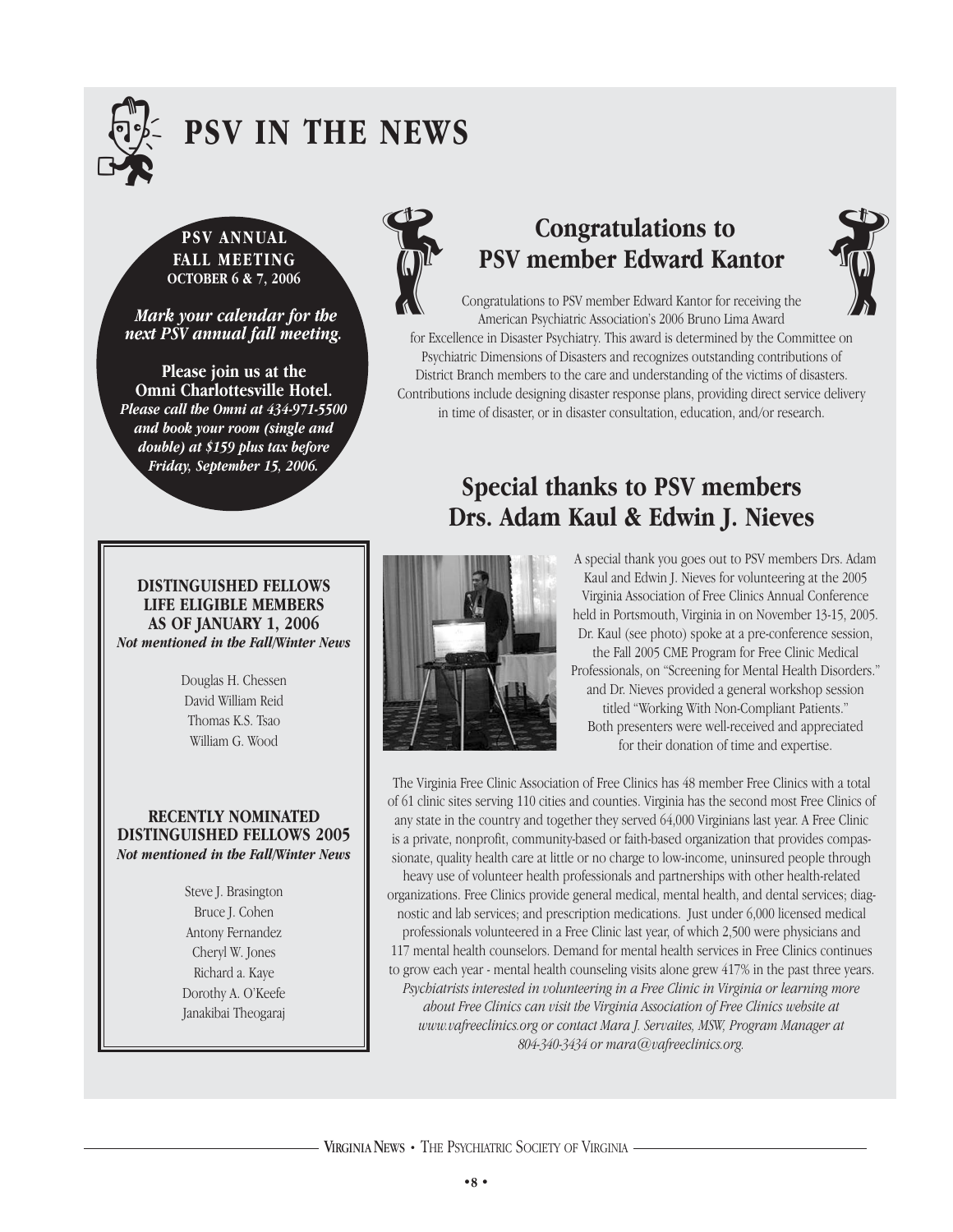# **GOOD LAWYERS ARE NO** ING MATTE

## We can all use a good laugh - most of the time.

Except when you're facing a possible malpractice suit. Then you need to be confident that your liability insurance program provides top-notch legal representation. Your legal team must understand the intricacies of psychiatric practice plus have experience in malpractice litigation. You need a legal team with a proven track record.

You need attorneys retained by The Psychiatrists' Program.

## More than 95% of lawsuits decided at trial or by a judge resulted in a verdict for our insured!

With The Program, you can count on a dedicated, knowledgeable and experienced legal team.

Call us for your complimentary copy of "Major Components of a Psychiatric Malpractice Trial."

# The Psychiatrists' Progra

Call: (800) 245-3333, ext. 389 ~ Email: TheProgram $(\partial \rho$ prms.com Visit: www.psychprogram.com

> management services, inc (In California, d/b/a Cal-Psych Insurance Agency, Inc.)

Managed by